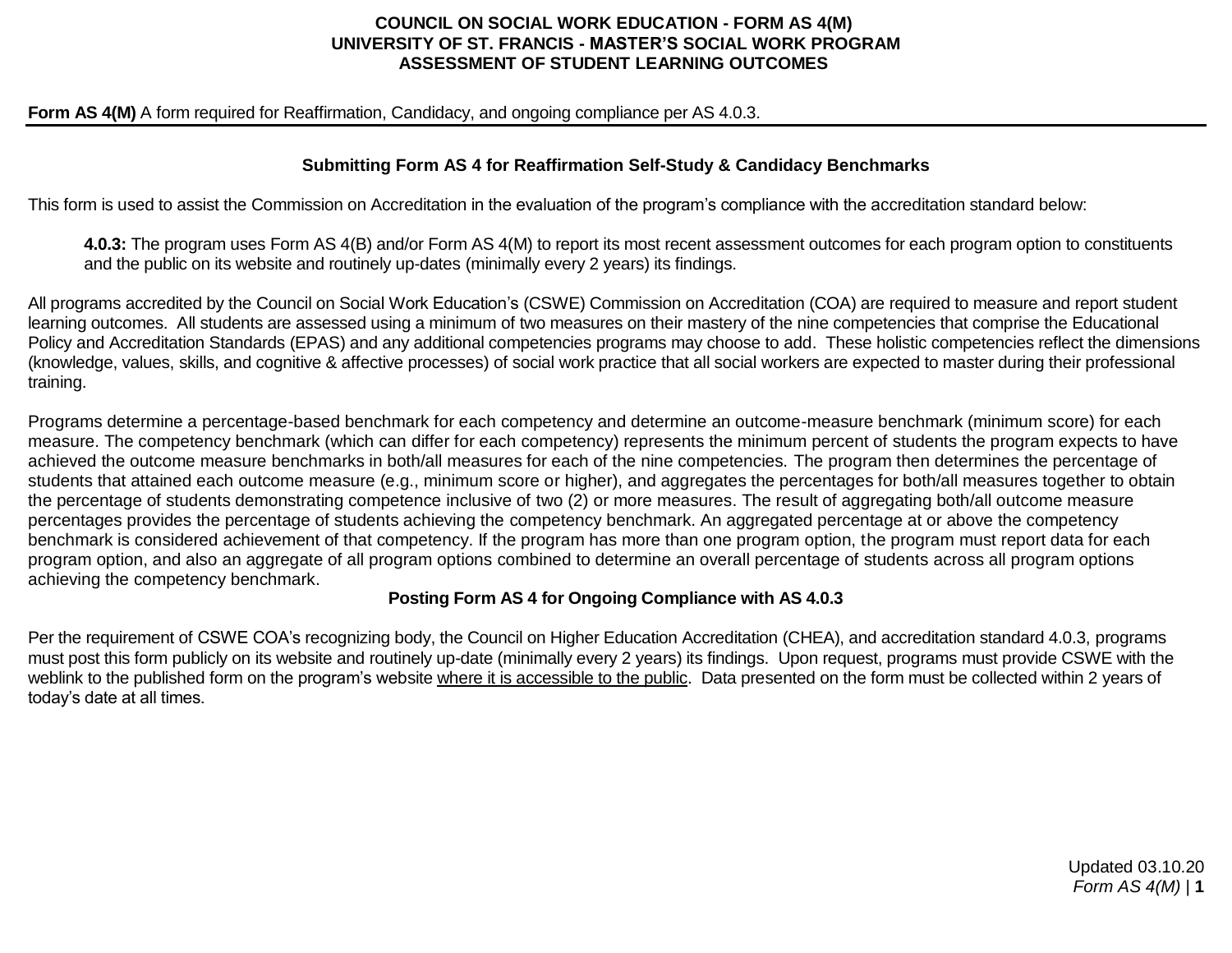# **Summary of the Program's Assessment Plan | Generalist Practice**

All students are assessed using a minimum of two measures on their mastery of the nine competencies that comprise the Educational Policy and Accreditation Standards of the Council on Social Work Education and any additional competencies programs may choose to add. Summarize the program's competency-based assessment plan. Programs may add/delete rows to accurately reflect the number measures included in the data presented.

| <b>Assessment Measure #1: Student Field Evaluation-Supervisor</b> |                             |
|-------------------------------------------------------------------|-----------------------------|
| Dimension(s) assessed:                                            | K, S, V, CAP                |
| When/where students are assessed:                                 | <b>FL20, SUM20</b>          |
|                                                                   | <b>SWRK 504</b>             |
|                                                                   | Field Practicum I           |
| Who assessed student competence:                                  | <b>Practicum Supervisor</b> |
| Outcome Measure Benchmark (minimum score indicative of            | 3                           |
| achievement) for Competencies 1-9:                                |                             |
| Competency Benchmark (percent of students the program expects to  | 80%                         |
| have achieved the minimum scores, inclusive of all measures) for  |                             |
| Competencies 1-9:                                                 |                             |
| <b>Assessment Measure #2: Student Field Evaluation-Supervisor</b> |                             |
| Dimension(s) assessed:                                            | K, S, V, CAP                |
| When/where students are assessed:                                 | FL20, SP21, SUM21           |
|                                                                   | <b>SWRK 515</b>             |
|                                                                   | <b>Field Practicum II</b>   |
| Who assessed student competence:                                  | <b>Practicum Supervisor</b> |
| Outcome Measure Benchmark (minimum score indicative of            | 3                           |
| achievement) for Competencies 1-9:                                |                             |
| Competency Benchmark (percent of students the program expects to  | 80%                         |
| have achieved the minimum scores, inclusive of all measures) for  |                             |
| Competencies 1-9:                                                 |                             |
| <b>Assessment Measure #3: Collect Life Data</b>                   |                             |
| Dimension(s) assessed:                                            | K, S                        |
| When/where students are assessed:                                 | <b>FL20</b>                 |
|                                                                   | <b>SWRK 500</b>             |
|                                                                   | Practice I                  |
| Who assessed student competence:                                  | Course Instructor           |
| Outcome Measure Benchmark (minimum score indicative of            | 3                           |
| achievement) for Competencies 1-9:                                |                             |
| Competency Benchmark (percent of students the program expects to  | 80%                         |
| have achieved the minimum scores, inclusive of all measures) for  |                             |
| Competencies 1-9:                                                 |                             |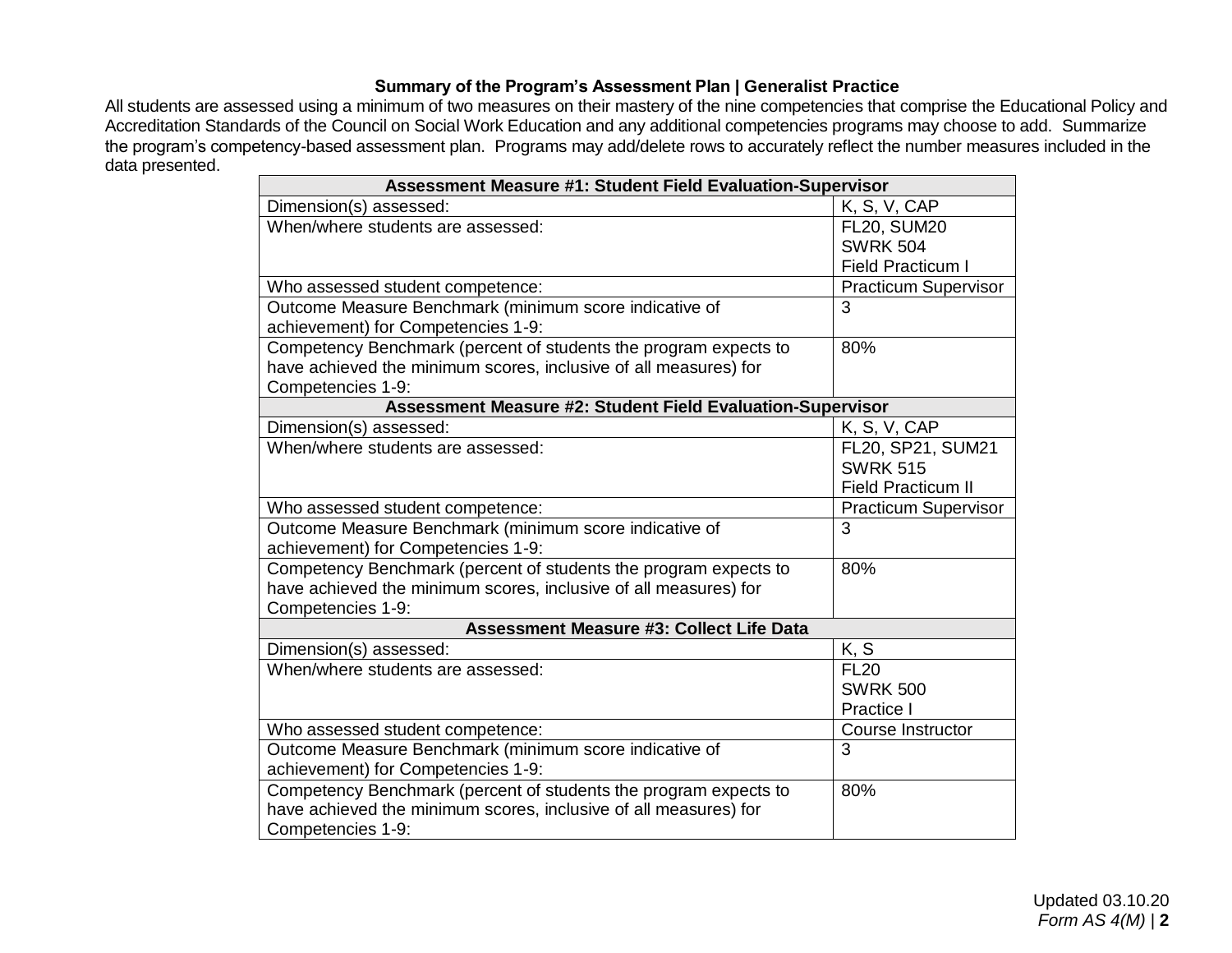| <b>Assessment Measure #4: Interview Client</b>                                |                   |
|-------------------------------------------------------------------------------|-------------------|
| Dimension(s) assessed                                                         | K, CAP            |
| When/where students are assessed:                                             | <b>FL20</b>       |
|                                                                               | <b>SWRK 500</b>   |
|                                                                               | Practice I        |
| Who assessed student competence:                                              | Course Instructor |
| Outcome Measure Benchmark (minimum score indicative of                        | 3                 |
| achievement) for Competencies 1-9:                                            |                   |
| Competency Benchmark (percent of students the program expects to              | 80%               |
| have achieved the minimum scores, inclusive of all measures) for              |                   |
| Competencies 1-9:                                                             |                   |
| <b>Assessment Measure #5: Group Evaluation of Services</b>                    |                   |
| Dimension(s) assessed:                                                        | K, S, V, CAP      |
| When/where students are assessed:                                             | <b>SP21</b>       |
|                                                                               | <b>SWRK 511</b>   |
|                                                                               | Practice II       |
| Who assessed student competence:                                              | Course Instructor |
| Outcome Measure Benchmark (minimum score indicative of                        | 3                 |
| achievement) for Competencies 1-9:                                            |                   |
| Competency Benchmark (percent of students the program expects to              | 80%               |
| have achieved the minimum scores, inclusive of all measures) for              |                   |
| Competencies 1-9:                                                             |                   |
| Assessment Measure #6: Apply Service Evaluations and Create New Interventions |                   |
| Dimension(s) assessed:                                                        | K, S, V, CAP      |
| When/where students are assessed:                                             | <b>SP21</b>       |
|                                                                               | <b>SWRK 511</b>   |
|                                                                               | Practice II       |
| Who assessed student competence:                                              | Course Instructor |
| Outcome Measure Benchmark (minimum score indicative of                        | 3                 |
| achievement) for Competencies 1-9:                                            |                   |
| Competency Benchmark (percent of students the program expects to              | 80%               |
| have achieved the minimum scores, inclusive of all measures) for              |                   |
| Competencies 1-9:                                                             |                   |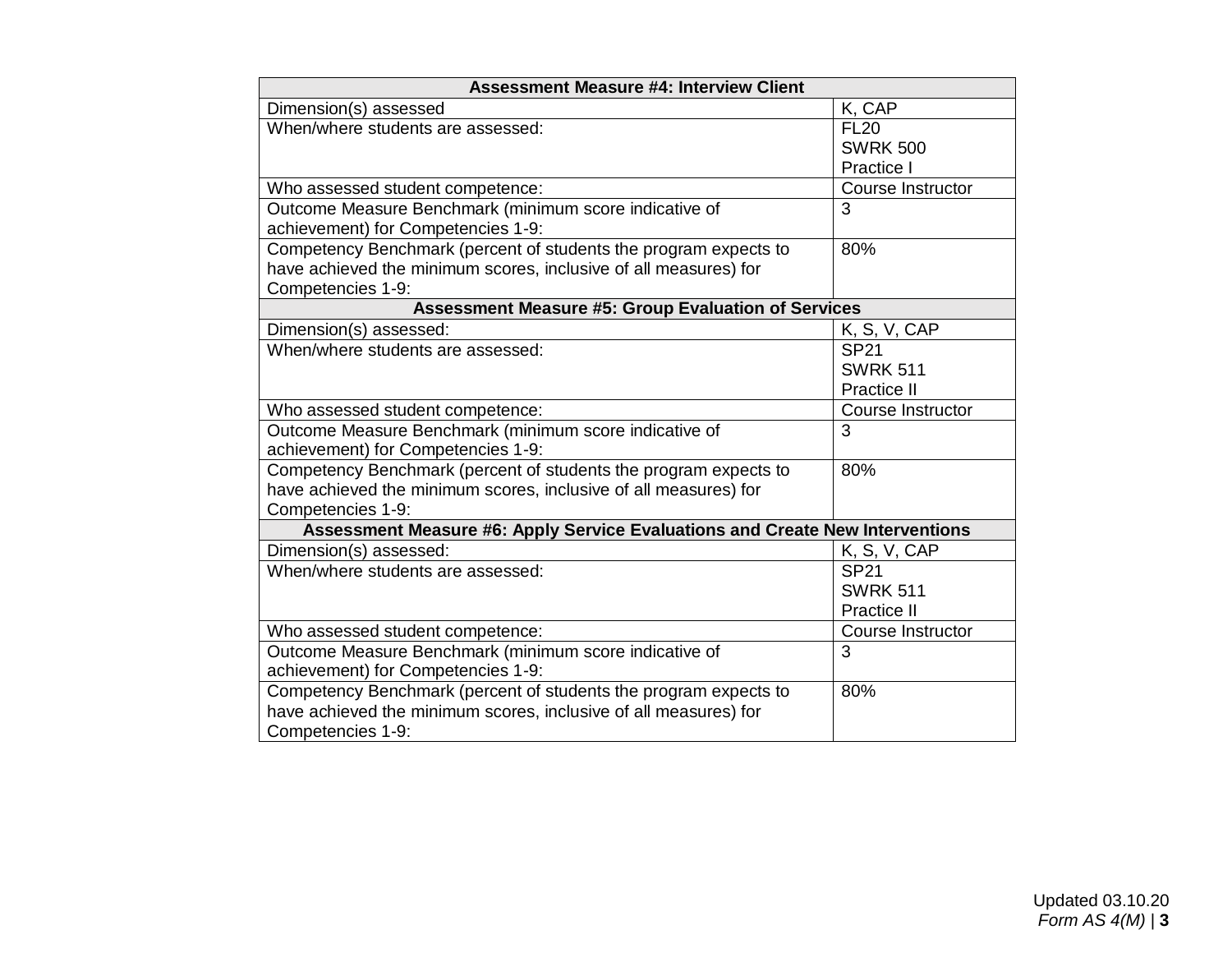| <b>Assessment Measure #7: Theory Critique</b>                             |                   |
|---------------------------------------------------------------------------|-------------------|
| Dimension(s) assessed:                                                    | K, S, V, CAP      |
| When/where students are assessed:                                         | <b>FL20</b>       |
|                                                                           | <b>SWRK 501</b>   |
|                                                                           | HBSE I            |
| Who assessed student competence:                                          | Course Instructor |
| Outcome Measure Benchmark (minimum score indicative of                    | $\overline{3}$    |
| achievement) for Competencies 1-9:                                        |                   |
| Competency Benchmark (percent of students the program expects to          | 80%               |
| have achieved the minimum scores, inclusive of all measures) for          |                   |
| Competencies 1-9:                                                         |                   |
| <b>Assessment Measure #8: Population-at-Risk</b>                          |                   |
| Dimension(s) assessed:                                                    | K, S, V, CAP      |
| When/where students are assessed:                                         | <b>FL20</b>       |
|                                                                           | <b>SWRK 501</b>   |
|                                                                           | HBSE I            |
| Who assessed student competence:                                          | Course Instructor |
| Outcome Measure Benchmark (minimum score indicative of                    | 3                 |
| achievement) for Competencies 1-9:                                        |                   |
| Competency Benchmark (percent of students the program expects to          | 80%               |
| have achieved the minimum scores, inclusive of all measures) for          |                   |
| Competencies 1-9:                                                         |                   |
| Assessment Measure #9: Analyzing Main Characters Using Different Theories |                   |
| Dimension(s) assessed:                                                    | K, S, V, CAP      |
| When/where students are assessed:                                         | <b>SP21</b>       |
|                                                                           | <b>SWRK 512</b>   |
|                                                                           | <b>HBSE II</b>    |
| Who assessed student competence:                                          | Course Instructor |
| Outcome Measure Benchmark (minimum score indicative of                    | 3                 |
| achievement) for Competencies 1-9:                                        |                   |
| Competency Benchmark (percent of students the program expects to          | 80%               |
| have achieved the minimum scores, inclusive of all measures) for          |                   |
| Competencies 1-9:                                                         |                   |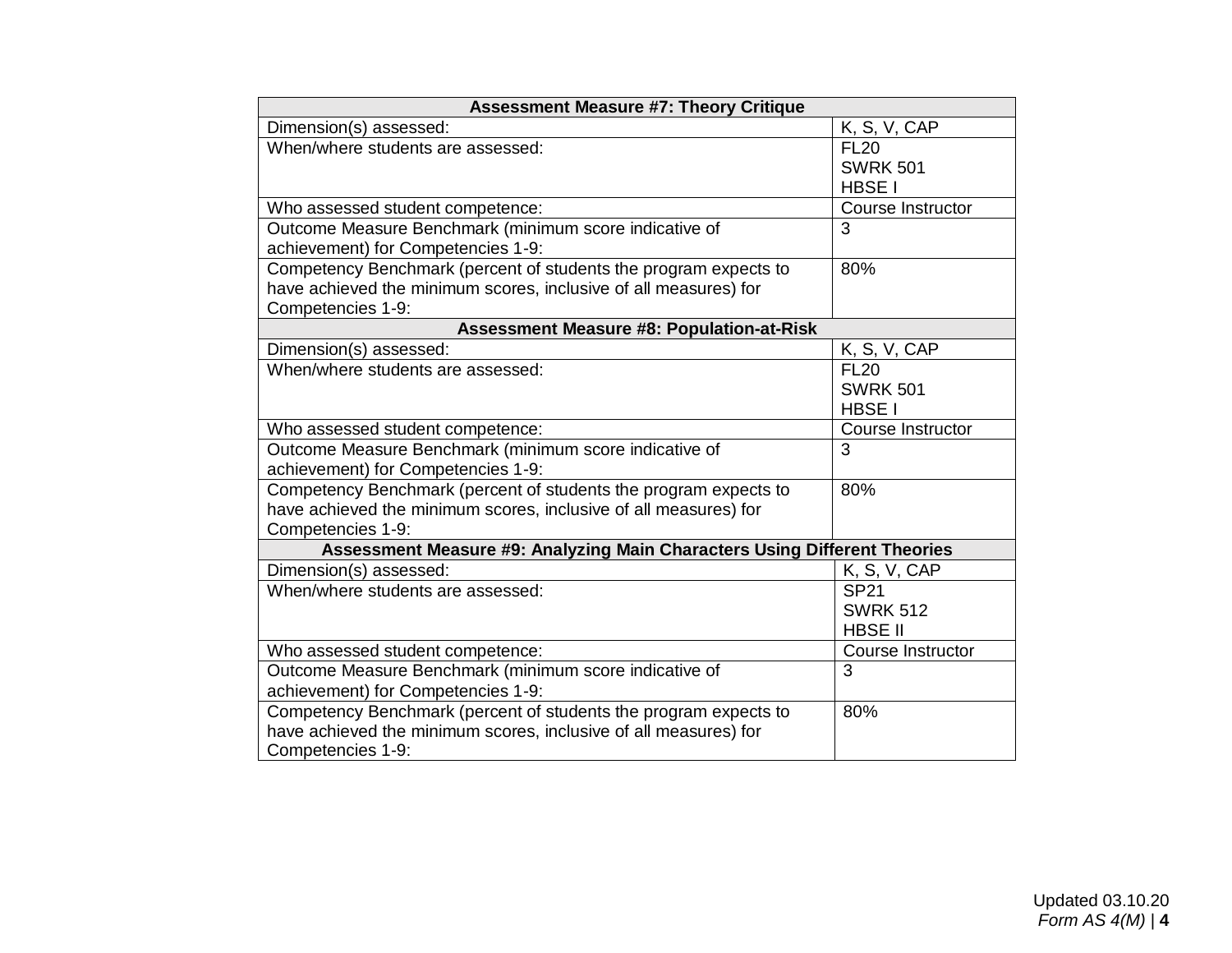| Assessment Measure #10: Social Policy Topic of Interest                  |                          |
|--------------------------------------------------------------------------|--------------------------|
| Dimension(s) assessed:                                                   | K, S, CAP                |
| When/where students are assessed:                                        | <b>FL20</b>              |
|                                                                          | <b>SWRK 502</b>          |
|                                                                          | Social Policy I          |
| Who assessed student competence:                                         | <b>Course Instructor</b> |
| Outcome Measure Benchmark (minimum score indicative of                   | 3                        |
| achievement) for Competencies 1-9:                                       |                          |
| Competency Benchmark (percent of students the program expects to         | 80%                      |
| have achieved the minimum scores, inclusive of all measures) for         |                          |
| Competencies 1-9:                                                        |                          |
| Assessment Measure #11: Topic's Effect on Micro, Mezzo, Macro            |                          |
| Dimension(s) assessed:                                                   | $\overline{K}$ , V, CAP  |
| When/where students are assessed:                                        | <b>FL20</b>              |
|                                                                          | <b>SWRK502</b>           |
|                                                                          | Social Policy I          |
| Who assessed student competence:                                         | Course Instructor        |
| Outcome Measure Benchmark (minimum score indicative of                   | 3                        |
| achievement) for Competencies 1-9:                                       |                          |
| Competency Benchmark (percent of students the program expects to         | 80%                      |
| have achieved the minimum scores, inclusive of all measures) for         |                          |
| Competencies 1-9:                                                        |                          |
| Assessment Measure #12: Policy Making Decisions' Effect on Americans and |                          |
| <b>Global Population</b>                                                 |                          |
| Dimension(s) assessed:                                                   | K, S                     |
| When/where students are assessed:                                        | <b>FL20</b>              |
|                                                                          | <b>SWRK 502</b>          |
|                                                                          | Social Policy I          |
| Who assessed student competence:                                         | Course Instructor        |
| Outcome Measure Benchmark (minimum score indicative of                   | 3                        |
| achievement) for Competencies 1-9:                                       |                          |
| Competency Benchmark (percent of students the program expects to         | 80%                      |
| have achieved the minimum scores, inclusive of all measures) for         |                          |
| Competencies 1-9:                                                        |                          |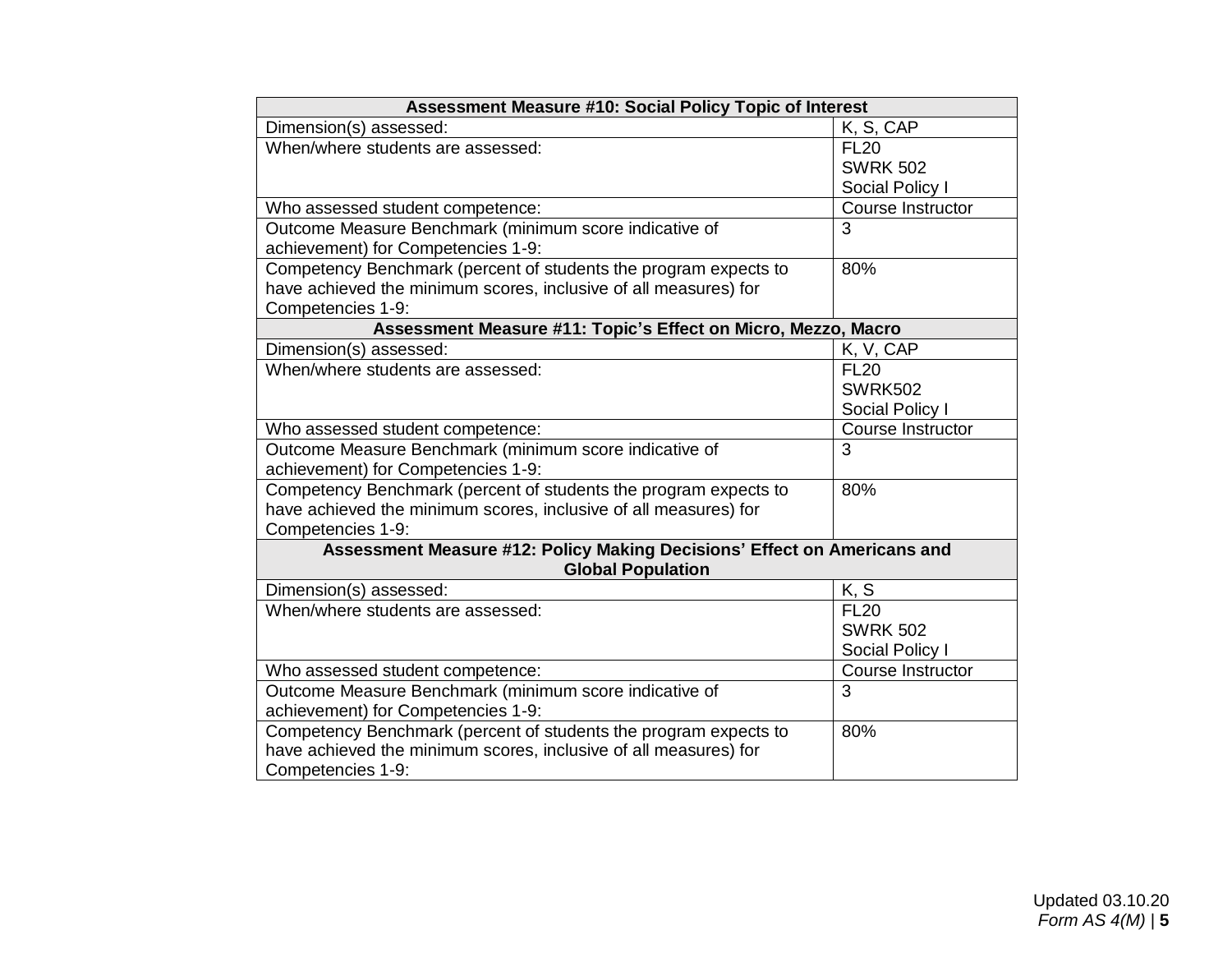| Assessment Measure #13: Policy's Effect on State, Local, Municipality Levels        |                   |
|-------------------------------------------------------------------------------------|-------------------|
| Dimension(s) assessed:                                                              | K, S              |
| When/where students are assessed:                                                   | <b>SP21</b>       |
|                                                                                     | <b>SWRK 516</b>   |
|                                                                                     | Social Policy II  |
| Who assessed student competence:                                                    | Course Instructor |
| Outcome Measure Benchmark (minimum score indicative of                              | 3                 |
| achievement) for Competencies 1-9:                                                  |                   |
| Competency Benchmark (percent of students the program expects to                    | 80%               |
| have achieved the minimum scores, inclusive of all measures) for                    |                   |
| Competencies 1-9:                                                                   |                   |
| Assessment Measure #14: Application of Human Subject Training Principles and Ethics |                   |
| Dimension(s) assessed:                                                              | K, S, CAP         |
| When/where students are assessed:                                                   | <b>FL20</b>       |
|                                                                                     | <b>SWRK 503</b>   |
|                                                                                     | Research          |
| Who assessed student competence:                                                    | Course Instructor |
| Outcome Measure Benchmark (minimum score indicative of                              | 3                 |
| achievement) for Competencies 1-9:                                                  |                   |
| Competency Benchmark (percent of students the program expects to                    | 80%               |
| have achieved the minimum scores, inclusive of all measures) for                    |                   |
| Competencies 1-9:                                                                   |                   |
| Assessment Measure #15: Application of Theory to Research Study                     |                   |
| Dimension(s) assessed:                                                              | K, S, CAP         |
| When/where students are assessed:                                                   | <b>FL20</b>       |
|                                                                                     | <b>SWRK 503</b>   |
|                                                                                     | Research          |
| Who assessed student competence:                                                    | Course Instructor |
| Outcome Measure Benchmark (minimum score indicative of                              | 3                 |
| achievement) for Competencies 1-9:                                                  |                   |
| Competency Benchmark (percent of students the program expects to                    | 80%               |
| have achieved the minimum scores, inclusive of all measures) for                    |                   |
| Competencies 1-9:                                                                   |                   |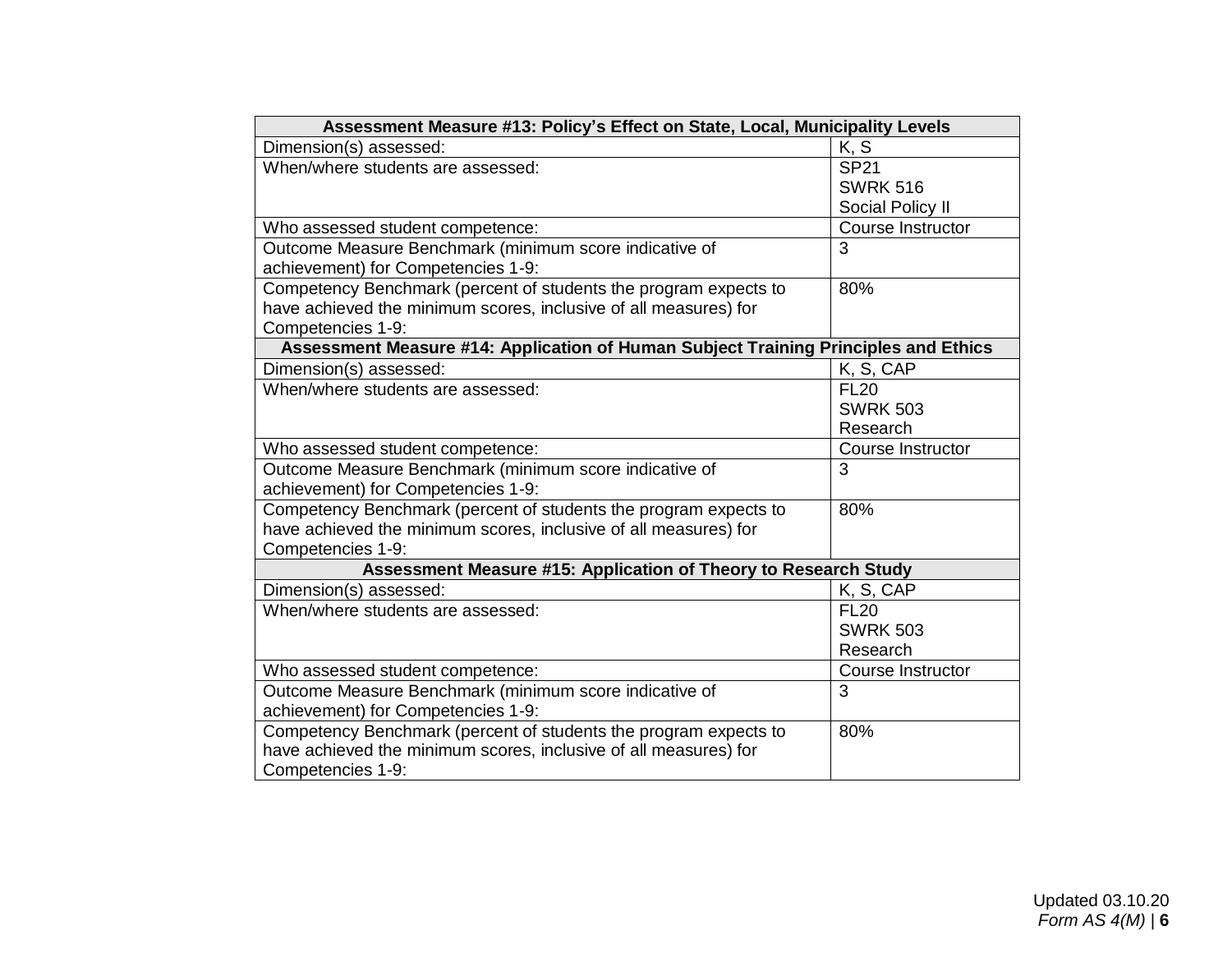| Assessment Measure #16: Critically Analyzes Relevant Literature  |                   |
|------------------------------------------------------------------|-------------------|
| Dimension(s) assessed:                                           | K, S, CAP         |
| When/where students are assessed:                                | <b>FL20</b>       |
|                                                                  | <b>SWRK 503</b>   |
|                                                                  | Research          |
| Who assessed student competence:                                 | Course Instructor |
| Outcome Measure Benchmark (minimum score indicative of           | 3                 |
| achievement) for Competencies 1-9:                               |                   |
| Competency Benchmark (percent of students the program expects to | 80%               |
| have achieved the minimum scores, inclusive of all measures) for |                   |
| Competencies 1-9:                                                |                   |
|                                                                  |                   |
| Assessment Measure #17: Explain Significance of Research Study   |                   |
| Dimension(s) assessed:                                           | K, V, CAP         |
| When/where students are assessed:                                | <b>FL20</b>       |
|                                                                  | <b>SWRK 503</b>   |
|                                                                  | Research          |
| Who assessed student competence:                                 | Course Instructor |
| Outcome Measure Benchmark (minimum score indicative of           | 3                 |
| achievement) for Competencies 1-9:                               |                   |
| Competency Benchmark (percent of students the program expects to | 80%               |
| have achieved the minimum scores, inclusive of all measures) for |                   |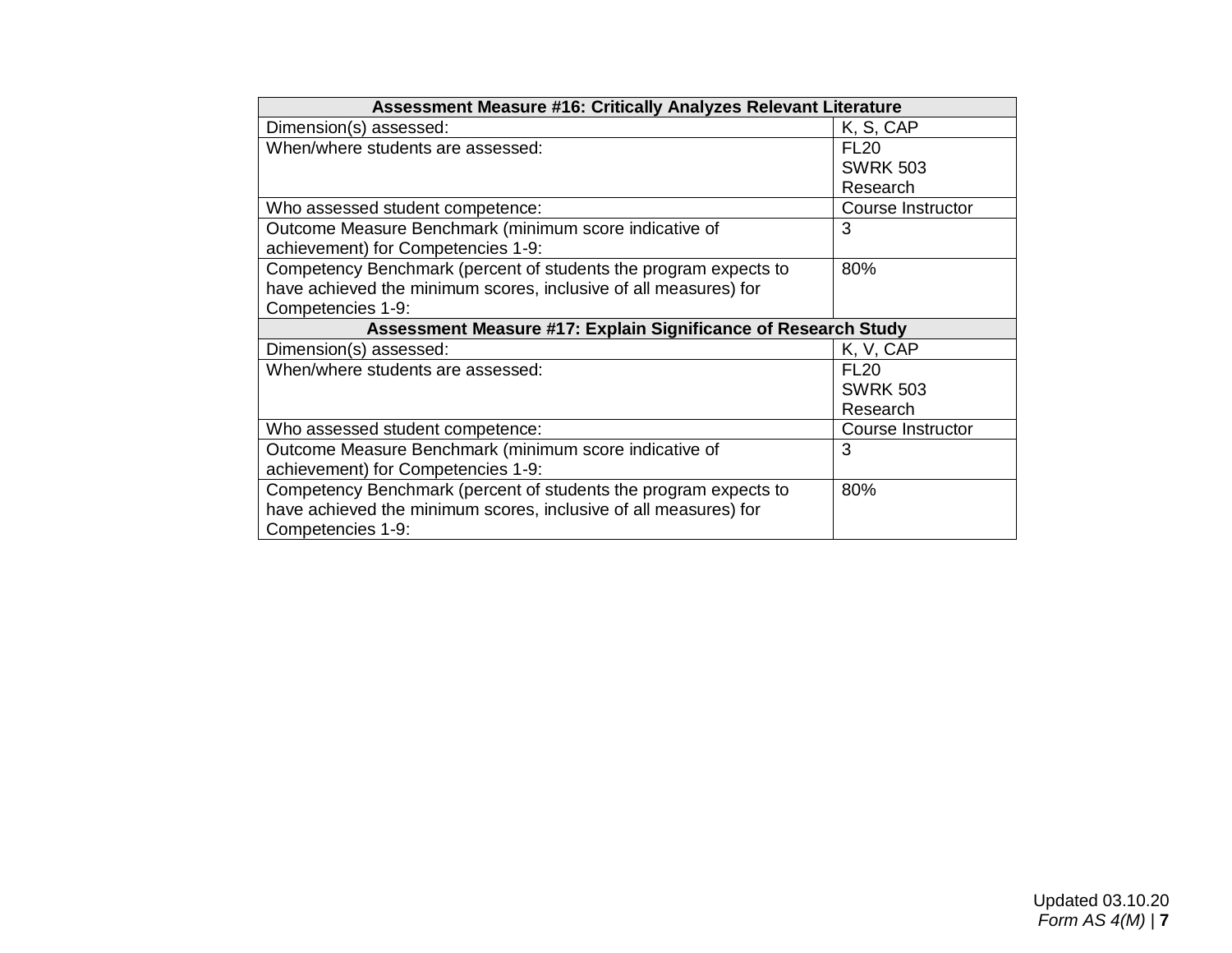# **Summary of the Program's Assessment Plan | Specialized Practice**

Students are assessed using a minimum of two measures on their mastery of the nine competencies that comprise the Educational Policy and Accreditation Standards of the Council on Social Work Education and any additional competencies programs may choose to add, that reflect the area of specialized practice. Summarize the program's competency-based assessment plan. Programs may add/delete rows to accurately reflect the number of areas of specialized practice and each measure included in the data presented.

| <b>Assessment Measure #1: Student Field Evaluation-Supervisor</b>   |                             |
|---------------------------------------------------------------------|-----------------------------|
| Dimension(s) assessed:                                              | K, S, V, CAP                |
| When/where students are assessed:                                   | FL20, SP21                  |
|                                                                     | <b>SWRK 603</b>             |
|                                                                     | <b>Field Practicum III</b>  |
| Who assessed student competence:                                    | <b>Practicum Supervisor</b> |
| Outcome Measure Benchmark (minimum score indicative of achievement) | 3                           |
| for Competencies 1-9:                                               |                             |
| Competency Benchmark (percent of students the program expects to    | 80%                         |
| have achieved the minimum scores, inclusive of all measures) for    |                             |
| Competencies 1-9:                                                   |                             |
|                                                                     |                             |
| <b>Assessment Measure #2: Student Field Evaluation-Supervisor</b>   |                             |
| Dimension(s) assessed:                                              | K, S, V, CAP                |
| When/where students are assessed:                                   | FL20, SP21, SUM21           |
|                                                                     | <b>SWRK 614</b>             |
|                                                                     | <b>Field Practicum IV</b>   |
| Who assessed student competence:                                    | <b>Practicum Supervisor</b> |
| Outcome Measure Benchmark (minimum score indicative of achievement) | 3                           |
| for Competencies 1-9:                                               |                             |
| Competency Benchmark (percent of students the program expects to    | 80%                         |
| have achieved the minimum scores, inclusive of all measures) for    |                             |

**Area of Specialized Practice #1: Advanced Generalist**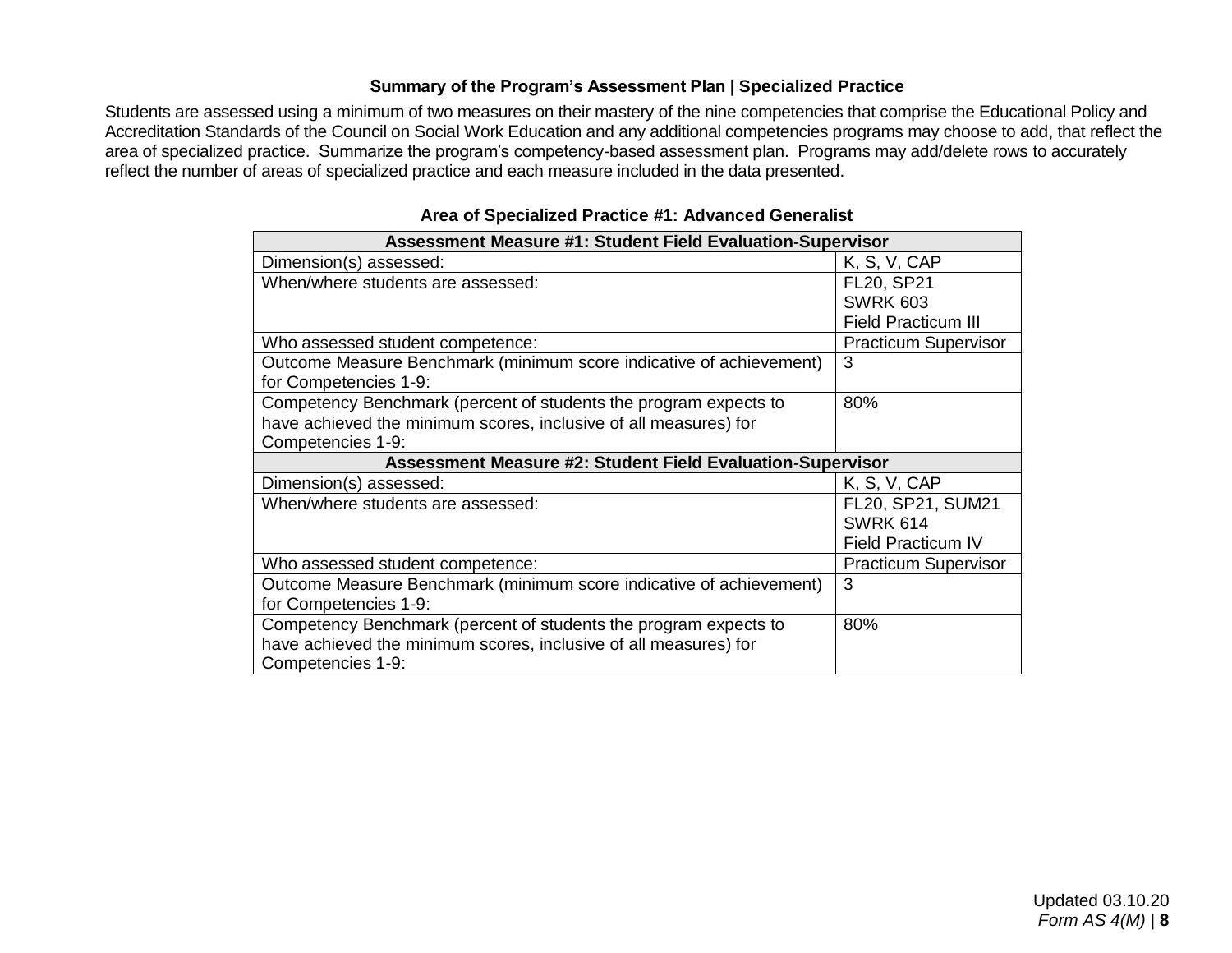| <b>Assessment Measure #3: Key Ethical Concept and Principles</b> |                       |
|------------------------------------------------------------------|-----------------------|
| Dimension(s) assessed:                                           | K, S                  |
| When/where students are assessed:                                | <b>FL20, SUM21</b>    |
|                                                                  | SWRK604               |
|                                                                  | <b>Ethical Issues</b> |
| Who assessed student competence:                                 | Course Instructor     |
| Outcome Measure Benchmark (minimum score indicative of           | $\overline{3}$        |
| achievement) for Competencies 1-9:                               |                       |
| Competency Benchmark (percent of students the program expects to | 80%                   |
| have achieved the minimum scores, inclusive of all measures) for |                       |
| Competencies 1-9:                                                |                       |
| <b>Assessment Measure #4: Guidelines of NASW Code of Ethics</b>  |                       |
| Dimension(s) assessed:                                           | K, V                  |
| When/where students are assessed:                                | <b>FL20, SUM21</b>    |
|                                                                  | <b>SWRK 604</b>       |
|                                                                  | <b>Ethical Issues</b> |
| Who assessed student competence:                                 | Course Instructor     |
| Outcome Measure Benchmark (minimum score indicative of           | 3                     |
| achievement) for Competencies 1-9:                               |                       |
| Competency Benchmark (percent of students the program expects to | 80%                   |
| have achieved the minimum scores, inclusive of all measures) for |                       |
| Competencies 1-9:                                                |                       |
| Assessment Measure #5: Identify and Discuss Ethical Dilemma      |                       |
| Dimension(s) assessed:                                           | V, CAP                |
| When/where students are assessed:                                | <b>FL20, SUM21</b>    |
|                                                                  | <b>SWRK 604</b>       |
|                                                                  | <b>Ethical Issues</b> |
| Who assessed student competence:                                 | Course Instructor     |
| Outcome Measure Benchmark (minimum score indicative of           | 3                     |
| achievement) for Competencies 1-9:                               |                       |
| Competency Benchmark (percent of students the program expects to | 80%                   |
| have achieved the minimum scores, inclusive of all measures) for |                       |
| Competencies 1-9:                                                |                       |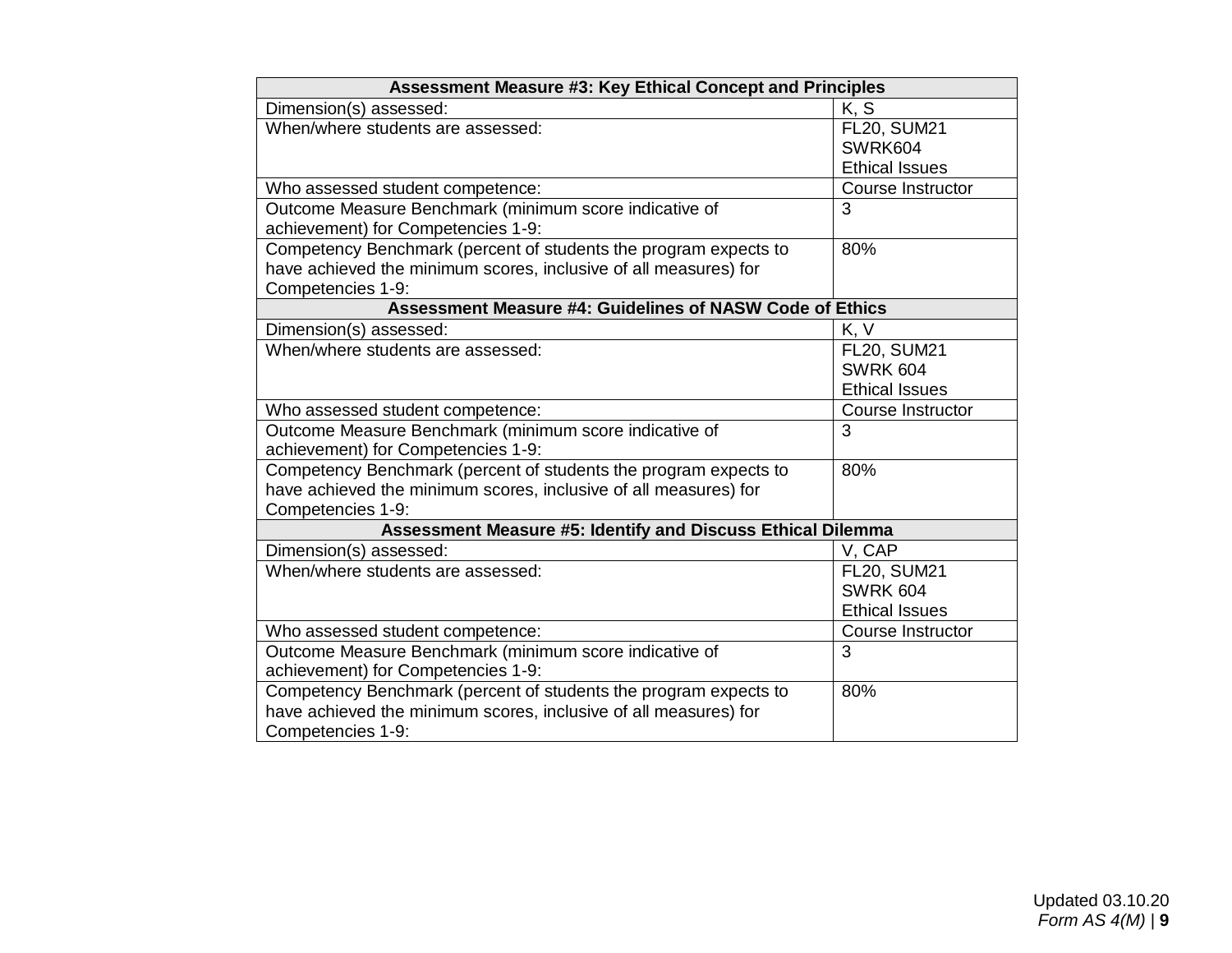| Assessment Measure #6: Discuss Examples of Failing to Consider Others' Rights and |                          |  |
|-----------------------------------------------------------------------------------|--------------------------|--|
| <b>Needs</b>                                                                      |                          |  |
| Dimension(s) assessed:                                                            | V, CAP                   |  |
| When/where students are assessed:                                                 | <b>FL20, SUM21</b>       |  |
|                                                                                   | <b>SWRK 604</b>          |  |
|                                                                                   | <b>Ethical Issues</b>    |  |
| Who assessed student competence:                                                  | Course Instructor        |  |
| Outcome Measure Benchmark (minimum score indicative of                            | 3                        |  |
| achievement) for Competencies 1-9:                                                |                          |  |
| Competency Benchmark (percent of students the program expects to                  | 80%                      |  |
| have achieved the minimum scores, inclusive of all measures) for                  |                          |  |
| Competencies 1-9:                                                                 |                          |  |
| Assessment Measure #7: Demonstrate Social Work Skills within Recorded Role Play   |                          |  |
| Dimension(s) assessed:                                                            | K, S                     |  |
| When/where students are assessed:                                                 | <b>FL20</b>              |  |
|                                                                                   | <b>SWRK 601</b>          |  |
|                                                                                   | Adv. Practice I          |  |
| Who assessed student competence:                                                  | Course Instructor        |  |
| Outcome Measure Benchmark (minimum score indicative of                            | 3                        |  |
| achievement) for Competencies 1-9:                                                |                          |  |
| Competency Benchmark (percent of students the program expects to                  | 80%                      |  |
| have achieved the minimum scores, inclusive of all measures) for                  |                          |  |
| Competencies 1-9:                                                                 |                          |  |
| <b>Assessment Measure #8: Executes a SWOT</b>                                     |                          |  |
| Dimension(s) assessed:                                                            | K, S                     |  |
| When/where students are assessed:                                                 | FL20, SP21               |  |
|                                                                                   | <b>SWRK 616</b>          |  |
|                                                                                   | Adv. Practice II         |  |
| Who assessed student competence:                                                  | <b>Course Instructor</b> |  |
| Outcome Measure Benchmark (minimum score indicative of                            | $\overline{3}$           |  |
| achievement) for Competencies 1-9:                                                |                          |  |
| Competency Benchmark (percent of students the program expects to                  | 80%                      |  |
| have achieved the minimum scores, inclusive of all measures) for                  |                          |  |
| Competencies 1-9:                                                                 |                          |  |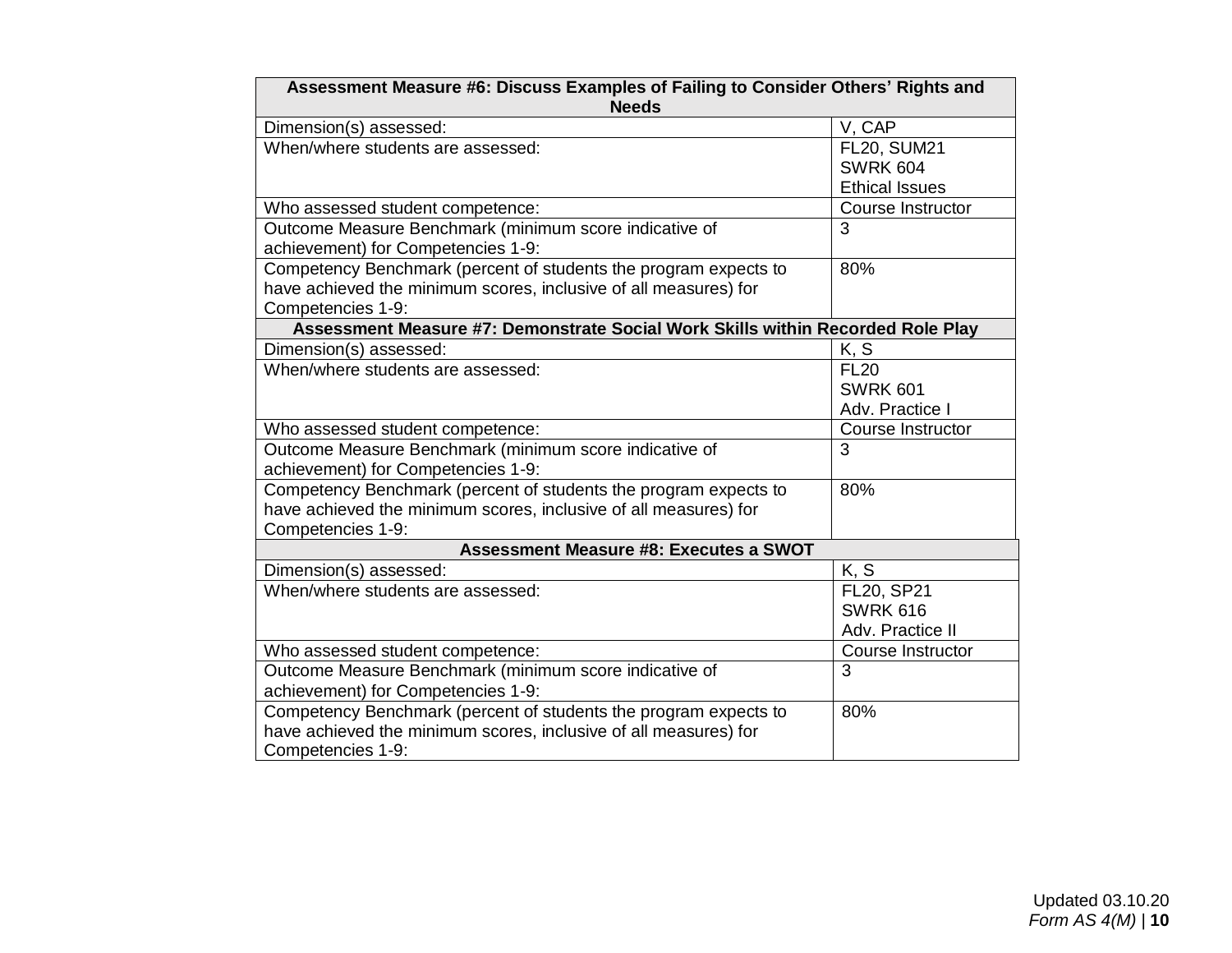| Assessment Measure #9: Develop an Action Plan                                 |                             |
|-------------------------------------------------------------------------------|-----------------------------|
| Dimension(s) assessed:                                                        | K, S, CAP                   |
| When/where students are assessed:                                             | FL20, SP21                  |
|                                                                               | <b>SWRK 616</b>             |
|                                                                               | Adv. Practice II            |
| Who assessed student competence:                                              | <b>Course Instructor</b>    |
| Outcome Measure Benchmark (minimum score indicative of achievement)           | 3                           |
| for Competencies 1-9:                                                         |                             |
| Competency Benchmark (percent of students the program expects to              | 80%                         |
| have achieved the minimum scores, inclusive of all measures) for              |                             |
| Competencies 1-9:                                                             |                             |
| Assessment Measure #10: Develop Intervention Plan                             |                             |
| Dimension(s) assessed:                                                        | K, S, CAP                   |
| When/where students are assessed:                                             | <b>SP21</b>                 |
|                                                                               | <b>SWRK 605</b>             |
|                                                                               | <b>Comparative Theories</b> |
| Who assessed student competence:                                              | Course Instructor           |
| Outcome Measure Benchmark (minimum score indicative of achievement)           | 3                           |
| for Competencies 1-9:                                                         |                             |
| Competency Benchmark (percent of students the program expects to              | 80%                         |
| have achieved the minimum scores, inclusive of all measures) for              |                             |
| Competencies 1-9:                                                             |                             |
| Assessment Measure #11: Conduct a Direct Practice Session Using Interventions |                             |
| Dimension(s) assessed:                                                        | K, S                        |
| When/where students are assessed:                                             | <b>SP21</b>                 |
|                                                                               | <b>SWRK 605</b>             |
|                                                                               | <b>Comparative Theories</b> |
| Who assessed student competence:                                              | Course Instructor           |
| Outcome Measure Benchmark (minimum score indicative of achievement)           | 3                           |
| for Competencies 1-9:                                                         |                             |
| Competency Benchmark (percent of students the program expects to              | 80%                         |
| have achieved the minimum scores, inclusive of all measures) for              |                             |
| Competencies 1-9:                                                             |                             |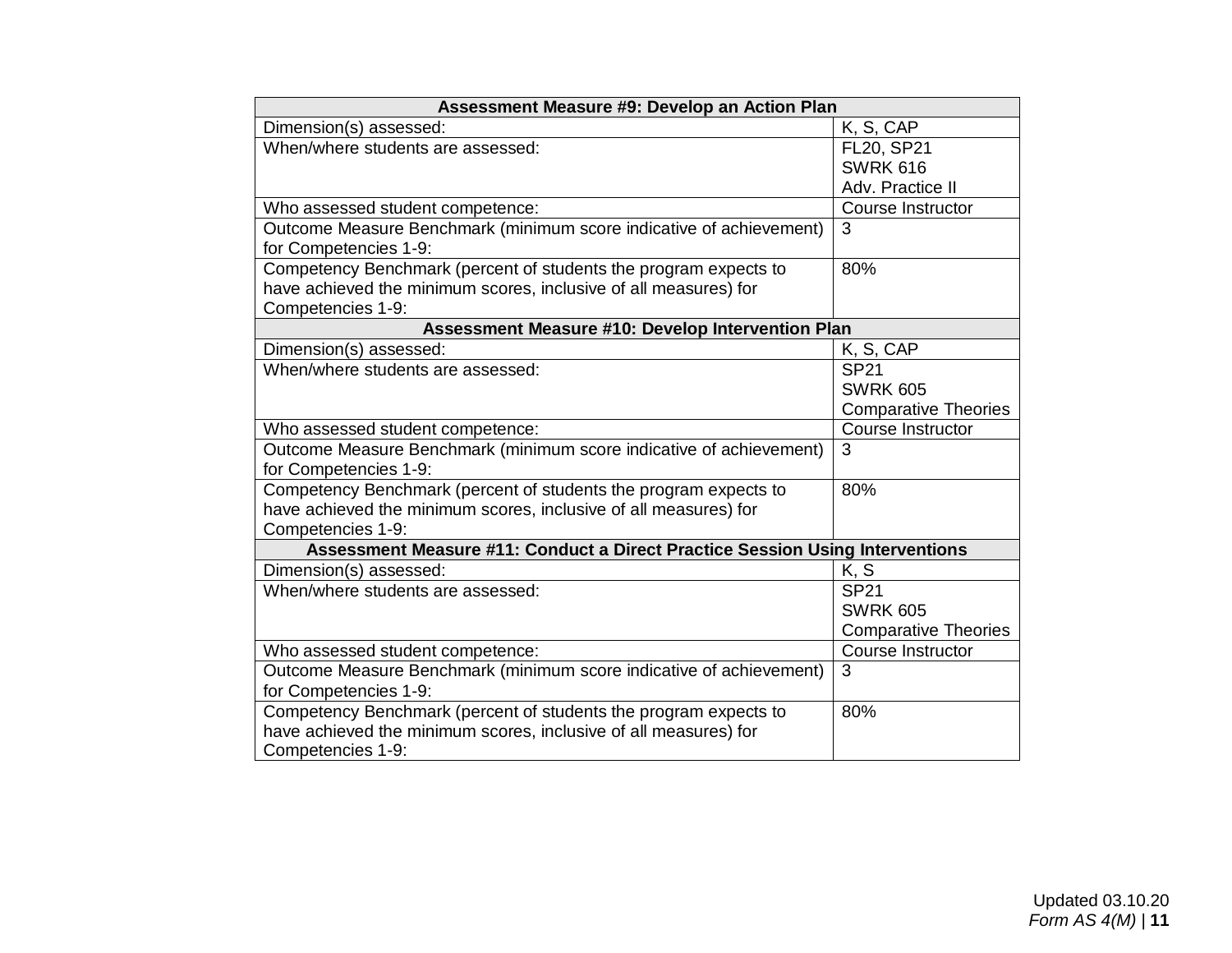| <b>Assessment Measure #12: Apply Theories to Research Study</b>       |                   |
|-----------------------------------------------------------------------|-------------------|
| Dimension(s) assessed:                                                | K, S, CAP         |
| When/where students are assessed:                                     | FL20, SP21        |
|                                                                       | <b>SWRK 613</b>   |
|                                                                       | Adv. Research     |
| Who assessed student competence:                                      | Course Instructor |
| Outcome Measure Benchmark (minimum score indicative of achievement)   | 3                 |
| for Competencies 1-9:                                                 |                   |
| Competency Benchmark (percent of students the program expects to      | 80%               |
| have achieved the minimum scores, inclusive of all measures) for      |                   |
| Competencies 1-9:                                                     |                   |
| <b>Assessment Measure #13: Critically Analyze Relevant Literature</b> |                   |
| Dimension(s) assessed:                                                | K, S, CAP         |
| When/where students are assessed:                                     | FL20, SP21        |
|                                                                       | <b>SWRK 613</b>   |
|                                                                       | Adv. Research     |
| Who assessed student competence:                                      | Course Instructor |
| Outcome Measure Benchmark (minimum score indicative of achievement)   | 3                 |
| for Competencies 1-9:                                                 |                   |
| Competency Benchmark (percent of students the program expects to      | 80%               |
| have achieved the minimum scores, inclusive of all measures) for      |                   |
| Competencies 1-9:                                                     |                   |
| Assessment Measure #14: Explain Significance of Research Study        |                   |
| Dimension(s) assessed:                                                | K, V, CAP         |
| When/where students are assessed:                                     | FL20, SP21        |
|                                                                       | <b>SWRK 613</b>   |
|                                                                       | Adv. Research     |
| Who assessed student competence:                                      | Course Instructor |
| Outcome Measure Benchmark (minimum score indicative of achievement)   | $\overline{3}$    |
| for Competencies 1-9:                                                 |                   |
| Competency Benchmark (percent of students the program expects to      | 80%               |
| have achieved the minimum scores, inclusive of all measures) for      |                   |
| Competencies 1-9:                                                     |                   |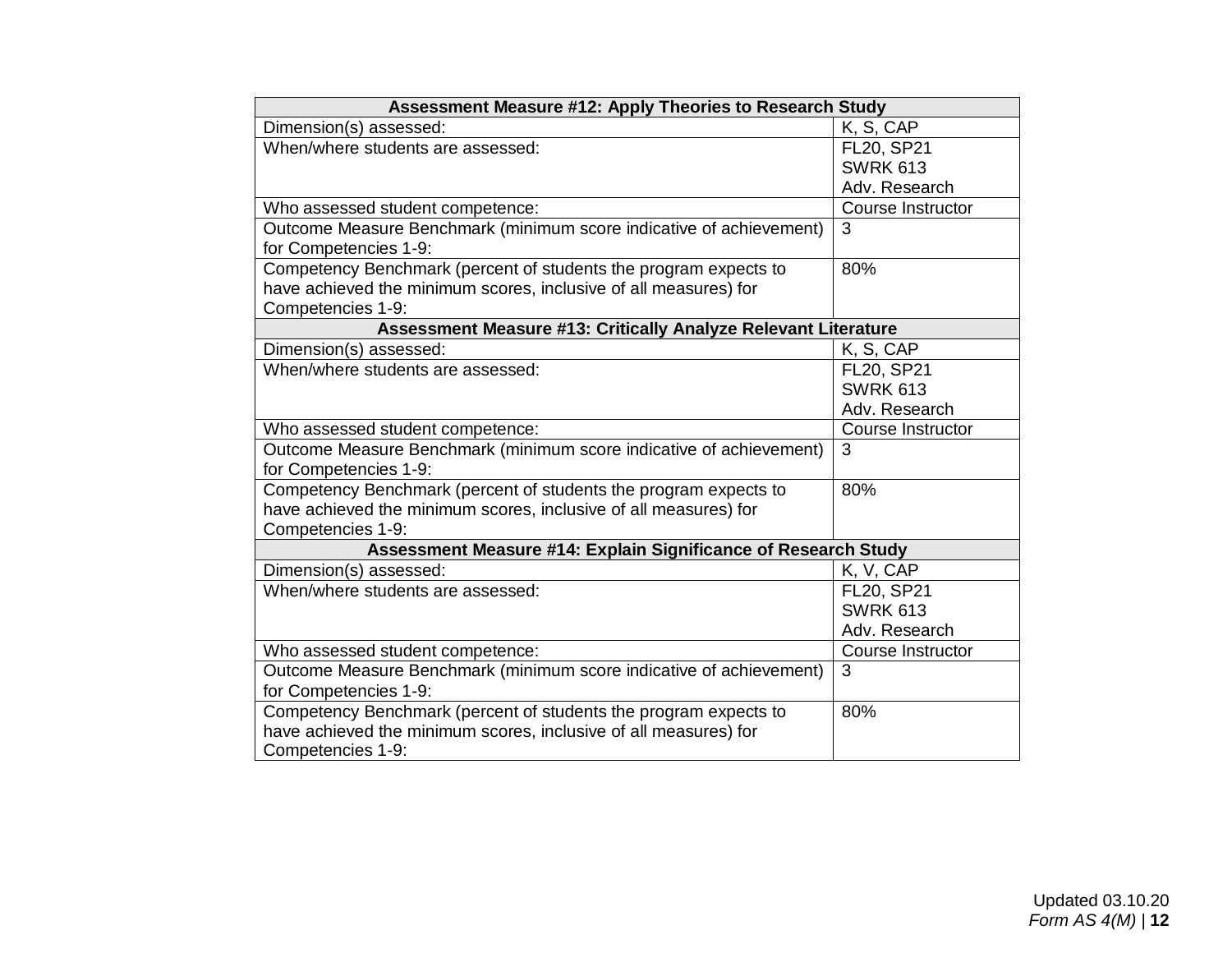| <b>Assessment Measure #15: Community Action/Social Change</b>                                |                   |
|----------------------------------------------------------------------------------------------|-------------------|
| Dimension(s) assessed:                                                                       | K, V, CAP         |
| When/where students are assessed:                                                            | <b>FL20</b>       |
|                                                                                              | SWRK 615 Cross-   |
|                                                                                              | Cultural          |
| Who assessed student competence:                                                             | Course Instructor |
| Outcome Measure Benchmark (minimum score indicative of achievement)<br>for Competencies 1-9: | 3                 |
| Competency Benchmark (percent of students the program expects to                             | 80%               |
| have achieved the minimum scores, inclusive of all measures) for                             |                   |
| Competencies 1-9:                                                                            |                   |
| Assessment Measure #16: Interview with Staff in the Community Agency                         |                   |
| Dimension(s) assessed:                                                                       | K, V CAP          |
| When/where students are assessed:                                                            | <b>FL20</b>       |
|                                                                                              | <b>SWRK 615</b>   |
|                                                                                              | Cross-Cultural    |
| Who assessed student competence:                                                             | Course Instructor |
| Outcome Measure Benchmark (minimum score indicative of achievement)                          | 3                 |
| for Competencies 1-9:                                                                        |                   |
| Competency Benchmark (percent of students the program expects to                             | 80%               |
| have achieved the minimum scores, inclusive of all measures) for                             |                   |
| Competencies 1-9:                                                                            |                   |
| Assessment Measure #17: Cultural Competence Self-assessment                                  |                   |
| Dimension(s) assessed:                                                                       | K, V, CAP         |
| When/where students are assessed:                                                            | <b>FL20</b>       |
|                                                                                              | <b>SWRK 615</b>   |
|                                                                                              | Cross-Cultural    |
| Who assessed student competence:                                                             | Course Instructor |
| Outcome Measure Benchmark (minimum score indicative of achievement)                          | 3                 |
| for Competencies 1-9:                                                                        |                   |
| Competency Benchmark (percent of students the program expects to                             | 80%               |
| have achieved the minimum scores, inclusive of all measures) for                             |                   |
| Competencies 1-9:                                                                            |                   |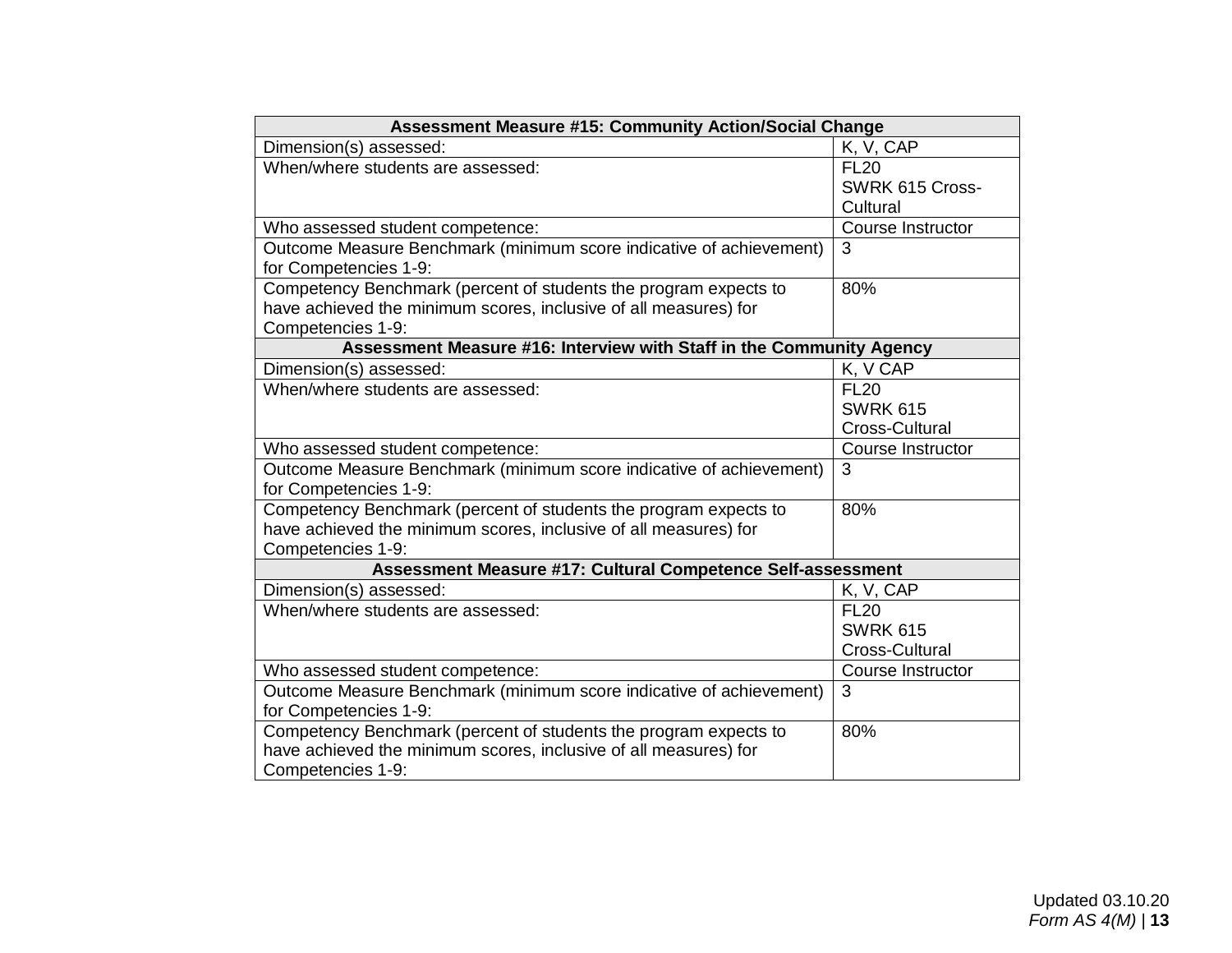# **Directions for completing Form AS 4**

Indicate the benchmark percentage for each competency. The competency benchmark is the percent of students the program expects to have achieved both/all outcome measure benchmarks. Programs calculate the percentage of students achieving each outcome measure benchmark, then calculate the percentage of students achieving each competency inclusive of two or more measures for each program option. Programs with multiple program options must present data for each program option, and in aggregate inclusive of all program options per competency. Programs may add/delete columns and to accurately reflect the number of program options offered. This is a required form. The assessment data table may be altered to accurately reflect the number of program options offered and additional program-developed competencies. However, beyond these formatting alternations, the program may not alter the content of this form.

### **Assessment Data Collected during the Academic Year (2020-2021) Program Option #1: Joliet, IL**

| <b>COMPETENCY</b>                                                                                   | <b>COMPETENCY</b><br><b>BENCHMARK (%)</b><br><b>Generalist Practice</b>                | <b>COMPETENCY</b><br><b>BENCHMARK</b><br><b>Advanced Generalist</b><br><b>Practice</b> | PERCENTAGE OF STUDENTS ACHIEVING BENCHMARK                                                                                                                                     |                                                                                                                                                                                                                                                                |
|-----------------------------------------------------------------------------------------------------|----------------------------------------------------------------------------------------|----------------------------------------------------------------------------------------|--------------------------------------------------------------------------------------------------------------------------------------------------------------------------------|----------------------------------------------------------------------------------------------------------------------------------------------------------------------------------------------------------------------------------------------------------------|
|                                                                                                     |                                                                                        |                                                                                        | <b>Generalist Practice</b><br>$n = 266$                                                                                                                                        | <b>Area of Specialized</b><br><b>Practice #1 (Advance</b><br>Generalist)                                                                                                                                                                                       |
|                                                                                                     |                                                                                        |                                                                                        |                                                                                                                                                                                | $n = 534$                                                                                                                                                                                                                                                      |
| Competency 1:<br><b>Demonstrate</b><br><b>Ethical and</b><br><b>Professional</b><br><b>Behavior</b> | 80% of students will<br>demonstrate competence<br>inclusive of 1 or more<br>measures.* | 80% of students will<br>demonstrate competence<br>inclusive of 1 or more<br>measures.* | Measure 1 ( $n = 5$ ) +<br>Measure 2 ( $n = 8$ ) +<br>Measure 14 ( $n = 7$ ) = 20<br>20 out of 21 students met the<br>benchmark<br>$(20/21) \times 100\% = 95.2\%$<br>$n = 21$ | Measure 1 (n = 17) +<br>Measure 2 ( $n = 19$ ) +<br>Measure 3 ( $n = 14$ ) +<br>Measure 4 (n = $14$ ) +<br>Measure 5 ( $n = 14$ ) +<br>Measure 6 ( $n = 14$ ) = 92<br>92 out of 92 students met the<br>benchmark<br>$(92/92) \times 100\% = 100\%$<br>$n = 92$ |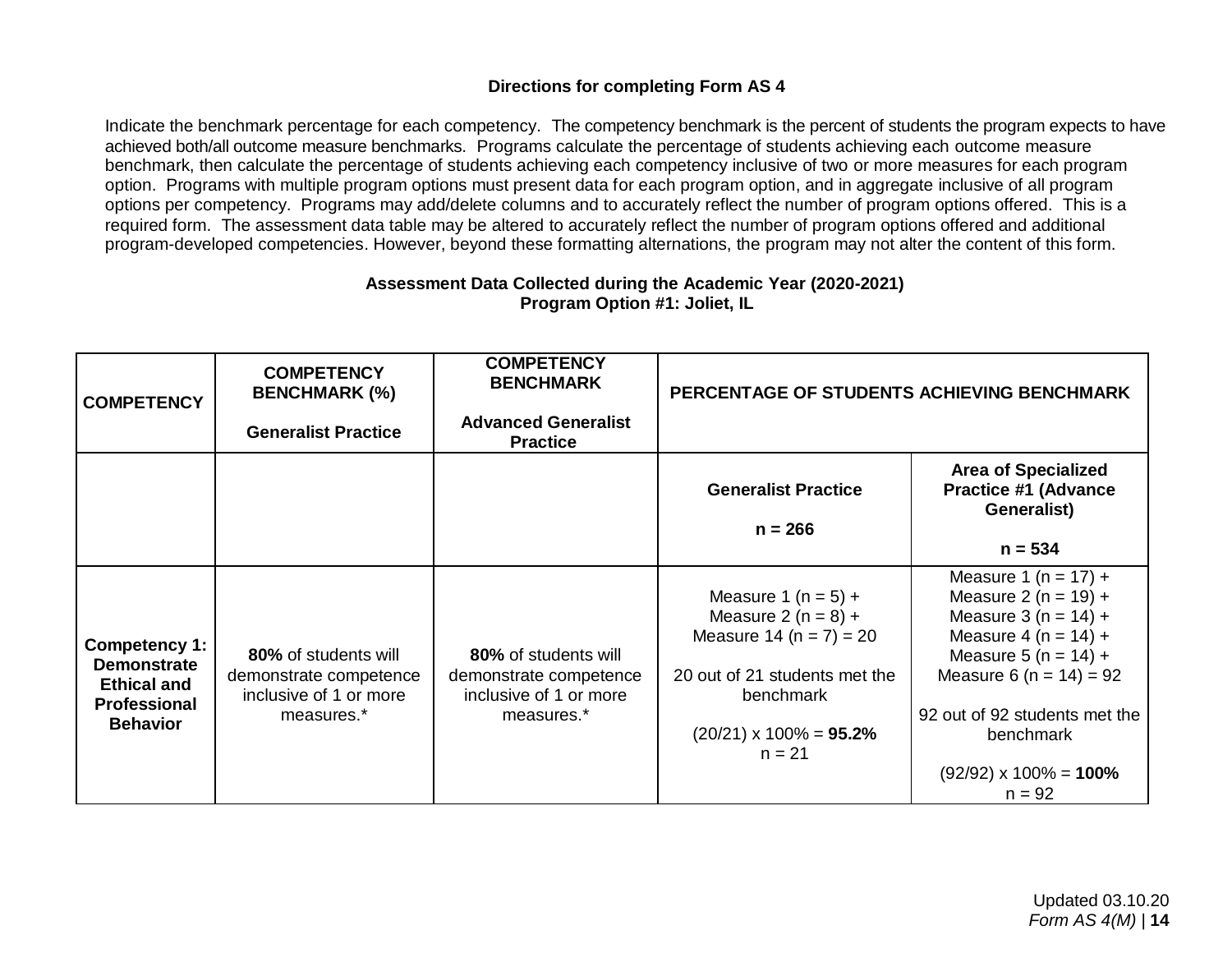| <b>Competency 2:</b><br><b>Engage</b><br><b>Diversity and</b><br>Difference in<br><b>Practice</b>                                                             | 80% of students will<br>demonstrate competence<br>inclusive of 1 or more<br>measures.* | 80% of students will<br>demonstrate competence<br>inclusive of 1 or more<br>measures.* | Measure 1 ( $n = 5$ ) +<br>Measure 2 ( $n = 8$ ) +<br>Measure $3(n = 16) +$<br>Measure 4 ( $n = 16$ ) = 45<br>45 out of 45 students met the<br>benchmark<br>$(45/45) \times 100\% = 100\%$<br>$n = 45$                                                             | Measure 1 ( $n = 17$ ) +<br>Measure 2 ( $n = 19$ ) +<br>Measure 15 (n = 11) +<br>Measure 16 (n = 11) +<br>Measure 17 ( $n = 11$ ) = 69<br>69 out of 69 students met the<br>benchmark<br>$(69/69) \times 100\% = 100\%$<br>$n = 69$                     |
|---------------------------------------------------------------------------------------------------------------------------------------------------------------|----------------------------------------------------------------------------------------|----------------------------------------------------------------------------------------|--------------------------------------------------------------------------------------------------------------------------------------------------------------------------------------------------------------------------------------------------------------------|--------------------------------------------------------------------------------------------------------------------------------------------------------------------------------------------------------------------------------------------------------|
| <b>Competency 3:</b><br><b>Advance Human</b><br><b>Rights and</b><br>Social,<br>Economic, and<br><b>Environmental</b>                                         | 80% of students will<br>demonstrate competence<br>inclusive of 1 or more<br>measures.* | 80% of students will<br>demonstrate competence<br>inclusive of 1 or more<br>measures.* | Measure 1 ( $n = 4$ ) +<br>Measure 2 ( $n = 8$ ) = 12<br>12 out of 13 students met the<br>benchmark<br>$(12/13) \times 100\% = 92.3\%$                                                                                                                             | Measure 1 ( $n = 16$ ) +<br>Measure 2 ( $n = 19$ ) = 35<br>35 out of 35 students met the<br>benchmark<br>$(35/35) \times 100\% = 100\%$                                                                                                                |
| <b>Justice</b><br><b>Competency 4:</b><br><b>Engage in</b><br><b>Practice-</b><br>informed<br><b>Research and</b><br>Research-<br>informed<br><b>Practice</b> | 80% of students will<br>demonstrate competence<br>inclusive of 1 or more<br>measures.* | 80% of students will<br>demonstrate competence<br>inclusive of 1 or more<br>measures.* | $n = 13$<br>Measure $1(n = 3) +$<br>Measure 2 ( $n = 8$ ) +<br>Measure 15 ( $n = 8$ ) +<br>Measure 16 ( $n = 8$ ) +<br>Measure 17 ( $n = 8$ ) = 35<br>35 out of 37 students met the<br>benchmark<br>$(35/37) \times 100\% = 94.5\%$<br>$n = 37$                    | $n = 35$<br>Measure 1 ( $n = 16$ ) +<br>Measure 2 ( $n = 19$ ) +<br>Measure 12 ( $n = 16$ ) +<br>Measure 13 ( $n = 16$ ) +<br>Measure 14 ( $n = 16$ ) = 83<br>83 out of 83 students met the<br>benchmark<br>$(83/83) \times 100\% = 100\%$<br>$n = 83$ |
| <b>Competency 5:</b><br><b>Engage in Policy</b><br><b>Practice</b>                                                                                            | 80% of students will<br>demonstrate competence<br>inclusive of 1 or more<br>measures.* | 80% of students will<br>demonstrate competence<br>inclusive of 1 or more<br>measures.* | Measure 1 ( $n = 4$ ) +<br>Measure 2 ( $n = 8$ ) +<br>Measure 10 ( $n = 5$ ) +<br>Measure 11 ( $n = 5$ ) +<br>Measure 12 ( $n = 5$ ) +<br>Measure 13 ( $n = 9$ ) = 36<br>36 out of 37 students met the<br>benchmark<br>$(36/37) \times 100\% = 97.2\%$<br>$n = 37$ | Measure 1 ( $n = 17$ ) +<br>Measure 2 ( $n = 19$ ) = 36<br>36 out of 36 students met the<br>benchmark<br>$(36/36) \times 100\% = 100\%$<br>$n = 36$                                                                                                    |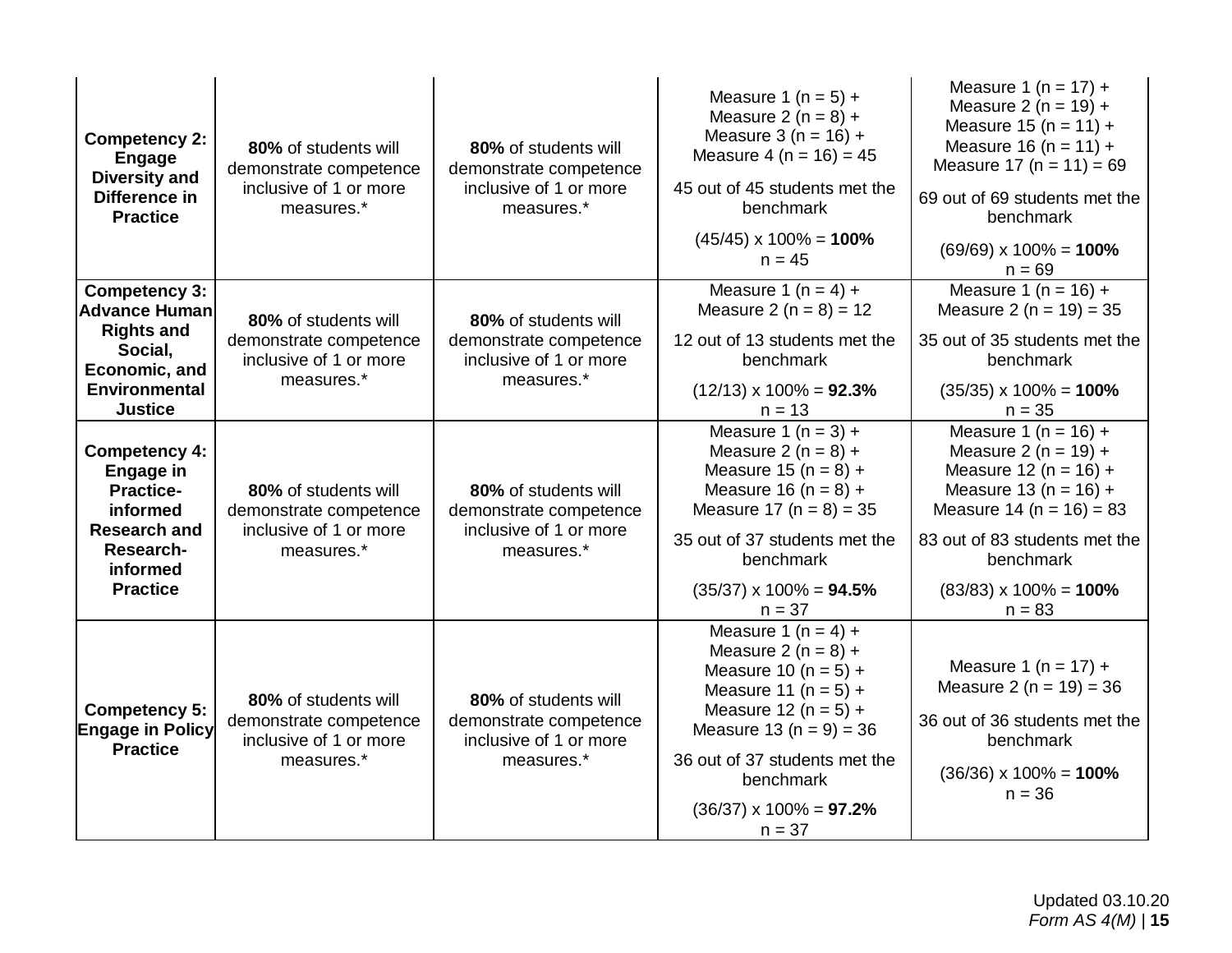| Competency 6:<br><b>Engage with</b><br>Individuals,<br>Families,<br>Groups,<br>Organizations,<br>and<br><b>Communities</b>                             | 80% of students will<br>demonstrate competence<br>inclusive of 1 or more<br>measures.* | 80% of students will<br>demonstrate competence<br>inclusive of 1 or more<br>measures.* | Measure 1 ( $n = 4$ ) +<br>Measure 2 ( $n = 8$ ) = 12<br>12 out of 13 students met the<br>benchmark<br>$(12/13) \times 100\% = 92.3\%$<br>$n = 13$                                                                              | Measure 1 ( $n = 17$ ) +<br>Measure 2 ( $n = 19$ ) +<br>Measure 7 ( $n = 14$ ) = 46<br>46 out of 46 students met the<br>benchmark<br>$(46/46) \times 100\% = 100\%$<br>$n = 46$                      |
|--------------------------------------------------------------------------------------------------------------------------------------------------------|----------------------------------------------------------------------------------------|----------------------------------------------------------------------------------------|---------------------------------------------------------------------------------------------------------------------------------------------------------------------------------------------------------------------------------|------------------------------------------------------------------------------------------------------------------------------------------------------------------------------------------------------|
| <b>Competency 7:</b><br><b>Assess</b><br>Individuals,<br><b>Families,</b><br>Groups,<br>Organizations,<br>and<br><b>Communities</b>                    | 80% of students will<br>demonstrate competence<br>inclusive of 1 or more<br>measures.* | 80% of students will<br>demonstrate competence<br>inclusive of 1 or more<br>measures.* | Measure 1 (n = 4) +<br>Measure 2 ( $n = 8$ ) +<br>Measure 7 ( $n = 10$ ) +<br>Measure $8(n = 10) +$<br>Measure 9 ( $n = 14$ ) = 46<br>46 out of 47 students met the<br>benchmark<br>$(46/47) \times 100\% = 97.8\%$<br>$n = 47$ | Measure 1 ( $n = 17$ ) +<br>Measure $2 (n = 19) +$<br>Measure $8(n = 17) +$<br>Measure $9(n = 17) = 70$<br>70 out of 72 students met the<br>benchmark<br>$(70/72) \times 100\% = 97.2\%$<br>$n = 72$ |
| <b>Competency 8:</b><br>Intervene with<br>Individuals,<br>Families,<br>Groups,<br>Organizations,<br>and<br><b>Communities</b>                          | 80% of students will<br>demonstrate competence<br>inclusive of 1 or more<br>measures.* | 80% of students will<br>demonstrate competence<br>inclusive of 1 or more<br>measures.* | Measure 1 ( $n = 3$ ) +<br>Measure 2 ( $n = 8$ ) = 11<br>11 out of 13 students met the<br>benchmark<br>$(11/13) \times 100\% = 84.6\%$<br>$n = 13$                                                                              | Measure 1 ( $n = 17$ ) +<br>Measure $2 (n = 18) +$<br>Measure 10 ( $n = 15$ ) +<br>Measure 11 ( $n = 17$ ) = 67<br>67 out of 67 students met the<br>benchmark<br>$(67/67)$ x 100% = 100%<br>$n = 67$ |
| <b>Competency 9:</b><br><b>Evaluate</b><br><b>Practice with</b><br>Individuals,<br>Families,<br>Groups,<br>Organizations,<br>and<br><b>Communities</b> | 80% of students will<br>demonstrate competence<br>inclusive of 1 or more<br>measures.* | 80% of students will<br>demonstrate competence<br>inclusive of 1 or more<br>measures.* | Measure 1 ( $n = 4$ ) +<br>Measure 2 ( $n = 8$ ) +<br>Measure 5 ( $n = 14$ ) +<br>Measure 6 ( $n = 14$ ) = 40<br>40 out of 40 students met the<br>benchmark<br>$(40/40) \times 100\% = 100\%$<br>$n = 40$                       | Measure 1 ( $n = 16$ ) +<br>Measure 2 ( $n = 18$ ) = 34<br>34 out of 34 students met the<br>benchmark<br>$(34/34) \times 100\% = 100\%$<br>$n = 34$                                                  |